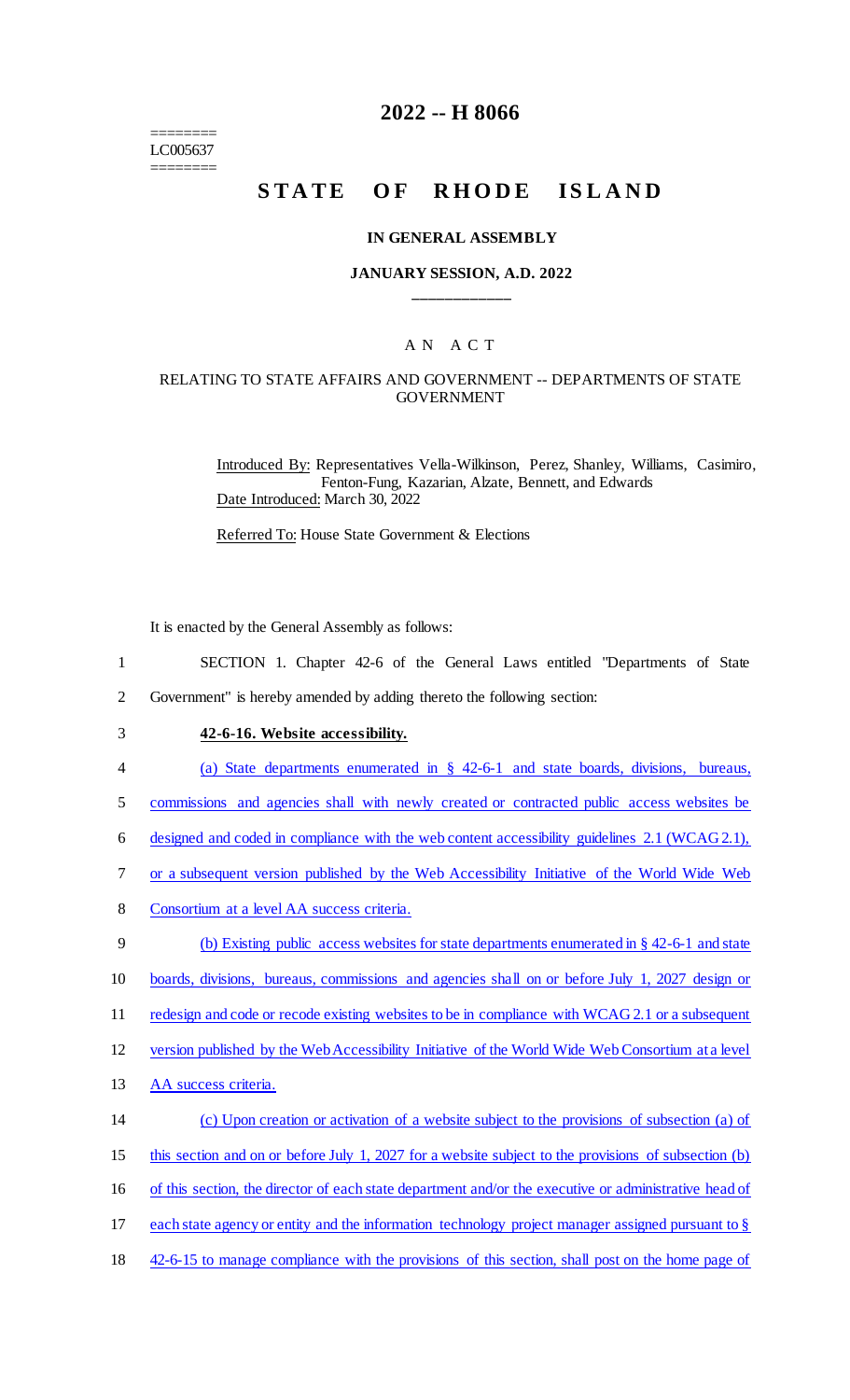- 1 the website a signed certification that the website is in compliance the standards provided in this
- 2 section.
- 3 (d) Municipalities are strongly encouraged and recommended to adopt and implement a
- 4 program to make municipal websites more accessible by adoption of standards consistent with the
- 5 provisions of this section.
- 6 SECTION 2. This act shall take effect upon passage.

======== LC005637 ========